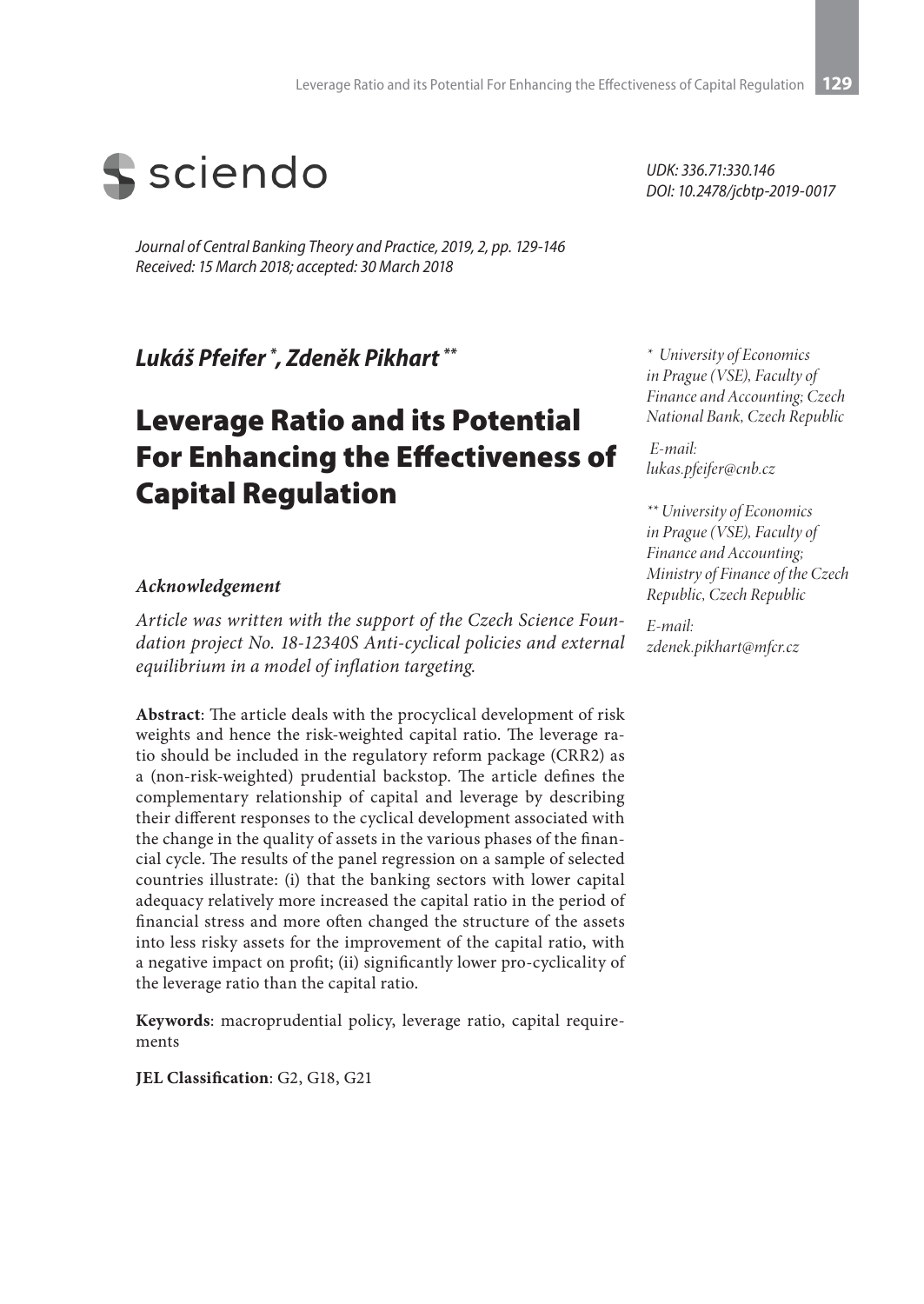### **Introduction**

The financial crisis of 2008 revealed the deficiencies in regulatory capital divided by risk weighted assets, respectively indicated the inadequate capability of its denominator in the form of risk weighted assets to reflect the development of the systemic risks (Aikman et al., 2014; Vallascas and Hagendorff, 2013). After the recent financial crisis, the development of the banking sector was accompanied by significant reform efforts. An important element of the new Basel III regulatory framework is strengthening of the total level and quality of capital. Especially in this respect, the risk weighted capital requirement was broadened by the macroprudential capital buffers whose objective is to increase the loss absorption capacity of the banks during a stable period coupled with a low level of systemic risk.

The Basel Committee on Banking Supervision continues to review the capital framework and part of this process is review of the approaches to the management of risk weights and the introduction of a requirement for the leverage ratio (Tier 1 capital overexposure) as a complement to the existing requirement for capital ratio (ESRB, 2015; Pfeifer et al., 2017). Brei and Gambacorta (2016) state that the leverage ratio is more countercyclical capital regulation instrument as compared to the capital ratio because it does not take the risk weights into consideration. This is also reflected in the conclusions of Gambacorta and Sudipto (2016), who demonstrate that the leverage ratio is a tight constraint during a boom and a soft constraint in a bust.

The article discusses the potential of the leverage ratio to reduce the risks associated with the procyclical development of risk weights and its impact on the efficiency of macro-prudential policy. In the first part, the article describes the procyclical development of risk weights and beyond the existing researches (Brei and Gambacorta, 2016), also the impact of the cycle on the individual variables, which subsequently impact the development of the capital and leverage ratio. In the second part on the panel of countries divided according to various risk characteristics, it reviews the impact of the individual variables on the capital and leverage ratio on the data between 2007 and 2015. Besides availability of data, the given period was also selected because Brei and Gambacorta (2016) demonstrate that the development of the capital and leverage ratio is more procyclical in the contraction phase as compared to the cycle expansion phase.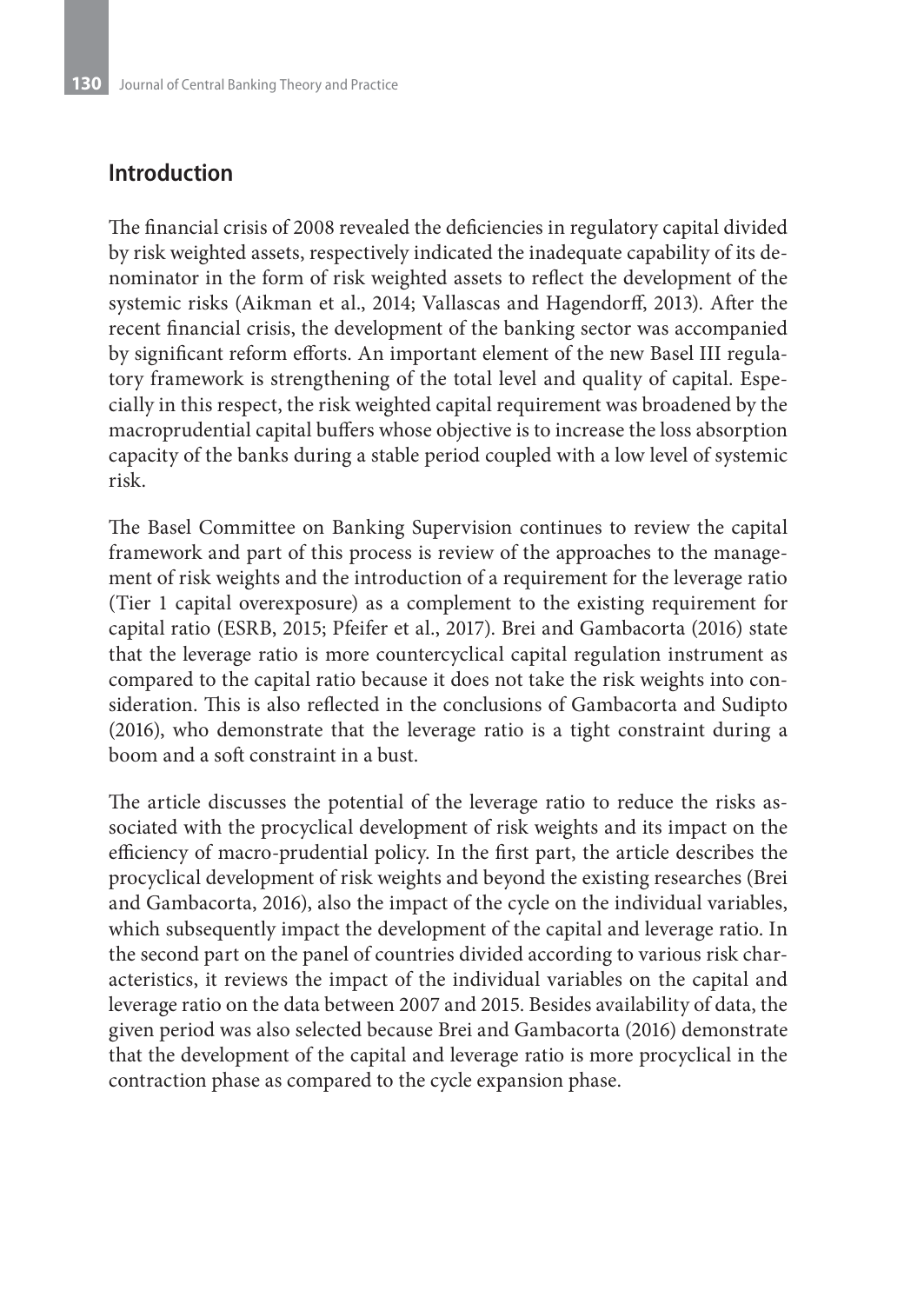# **1. Capital ratio and procyclical development of risk weights**

Within the framework of Basel II, a new approach to the management of credit risk was conceptually based on internal rating (IRB approach), which according to many authors increased procyclical character of capital regulation (Jimenez and Saurina, 2006). Based on the IRB approach, banks determine risk weights according to internal models based mainly on the probability of default (PD) and loss given default (LGD). Banks should set the values of these parameters on the basis of the through-the-cycle approach. However, it differs in terms of the cycle duration, which the banks include in the model. According to the CRR, it should be at least 5 to 7 years. In the event that a given type of exposure in the considered period was not prone to a statistically significant number of defaults (or loss given defaults), the modelled PD and LGD parameters may be undervalued. This naturally also results in the undervaluation of the level of risk weights (or the risks of the given portfolio). On the contrary, in a time of prolonged recession when exposures fail to a larger extent, the PD will rather be overvalued as compared to the long-term average, and for this reason the level of the risk weights shall also be overvalued as compared to the long-term average.<sup>1</sup>

It can generally be stated that procyclicality of the IRB approach is increased by inclusion of a shorter cycle length (through-the-cycle method) in a situation where the amplitude of the financial cycle is longer in the given economy. Borio (2014) document that the average duration of financial cycles that peaked after 1998 is nearly 20 years. For this reason, during a prolonged boom the IRB approach indicates lower credit risks (or risk weights) and in a period of prolonged recession, on the contrary has a tendency to indicate their higher growth. In course of the financial cycle, the risk weights are impacted by the changing quality of the assets (growth and decline of non-performing loans - NPL), especially through the PD parameter<sup>2</sup> (described in detail in diagrams 1 and 2). The following graph illustrates the situation in selected European banking sectors, where there was a significant deterioration in the quality of assets (increase of NPL) for various reasons after the outbreak of the Great Recession. It is possible to deduce from the pre-crisis development of NPL that in the case of validity of the IRB ap-

The changing quality of assets during the financial cycle also impacts the risk weights determined by means of the STA approach (through the impact of the cycle on rating and the security level) through a change in the asset structure. The cycle impact is however more significant in the case of the IRB approach.

<sup>&</sup>lt;sup>2</sup> For simplicity, we abstract from the impact of the changing quality of assets on LGD, which may deepen below described cyclical factor of the development of risk weights.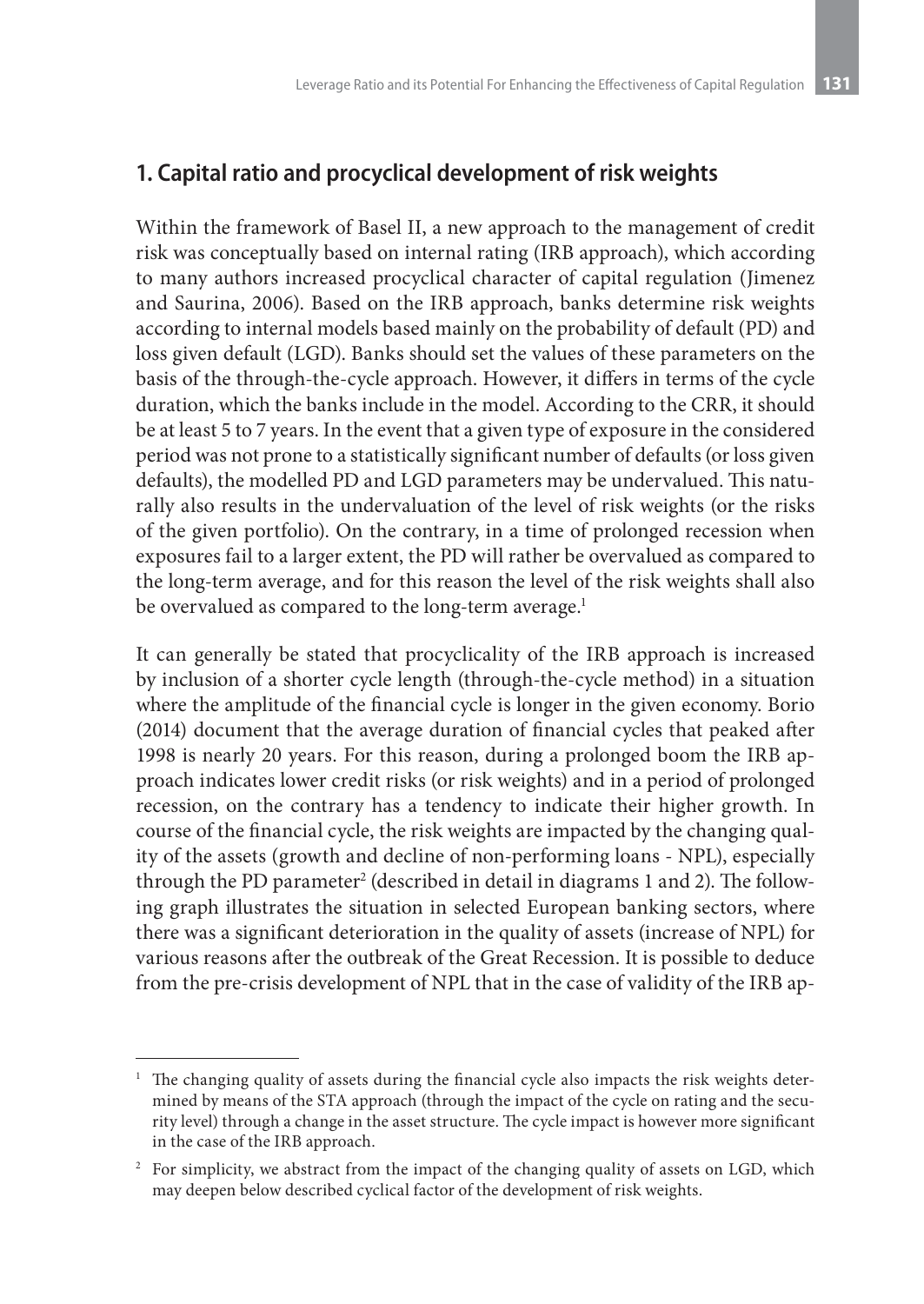proach<sup>3</sup> the level of the model parameter of PD as well as the risk weights would be low even in case of application of the through-the-cycle method because the period of a relatively low ratio of non-performing loans would be at least seven years. The model would thus not be capable of capturing credit risk, which would materialise after outbreak of the Great Recession.

**Figure 1: Development of NPL during the cycle in selected European economies**



Source: Worldbank, Global Financial Development

Note: The vertical black line represents the beginning of the Great Recession.

Behn et al. (2016), for instance, criticise the IRB approach. They arrived at the conclusion that for the bank portfolios, which changed to the calculation of the RW using the IRB approach, the PD and risk weights were substantially lower than that applied to the portfolios where the use of the STA approach continued. However, this did not match the failure rates of these portfolios. Using data from EBA stress tests Montes et al. (2017) demonstrate the significant difference in the use of the IRB approach of European banks. Ferri and Pesic (2016) for that matter state that regulatory arbitration takes place through the manipulation of internal models. The article further describes the inherent procyclicality of the IRB approach and its impact on the prudential capital regulation.

## **1.1. Cyclical factor of the development of risk weights during the financial boom**

As a variable illustrating the financial cycle phase, we chose the proportion of non-performing loans (NPLs) to total loans. Figure 1 describes the financial boom, its effect on the NPL and subsequently other variables that impact capital requirements of banks. During financial boom, the NPL ratio declines. This is due to a decline in the absolute level of NPLs and also the growing dynamism of newly provided loans. At the same time, the risk rises because the level of losses (costs) associated with the impairment of loans is declining while the absolute

<sup>&</sup>lt;sup>3</sup> The implementation of IRB in European banks did not start until sometime in 2006.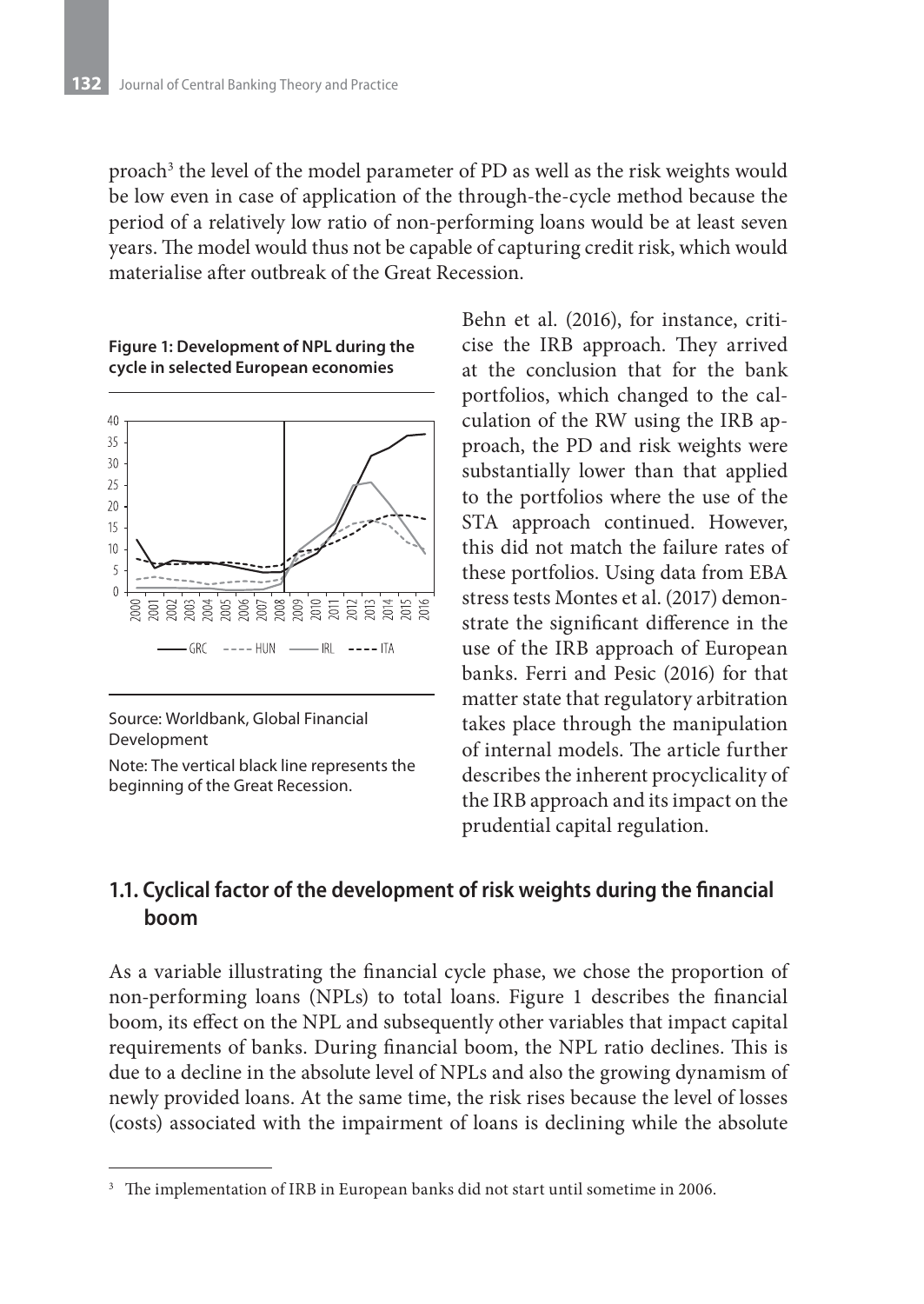level of interest income is simultaneously rising (Albertazzi and Gambacorta, 2009). A bank either distributes the entire profit in the form of dividends or uses a part of profit to raise its capital. In this period, however, it is by no means motivated to increase capital through the capital ratio requirement. With a decline of NPLs, the probability of default (PD) also declines, and the cyclic factor thus applies pressure on a decline of risk weights and, under otherwise similar conditions, also on a rise in the capital ratio.<sup>4</sup> Given the same absolute level of bank capital, the capital surplus may rise. Regulation through the capital ratio may thus be "relatively less prudent" due to the impact of the procyclical development of risk weights. It is important to point out that it is actually in this period that accumulation of systemic risks usually occurs. This may result in lower resistance to the materialisation of risks during a period of financial stress. For this reason, macroprudential policy $^5$  should become stricter during the financial boom, which is accompanied by growth in the cyclic element of systemic risk. The countercyclical capital buffer is usually used for these purposes. By its implementation or increase, the risk weighted regulatory capital requirement also increases in percentage terms, and hence resulting in tightening of capital regulation. Under certain assumptions, the declining risk weights may however increase the capital surplus to such an extent that it exceeds the countercyclical capital buffer rate and the bank thus need not be compelled to respond to macroprudential tightening of capital regulation. Changes at the level of the countercyclical capital buffer, however, in this case fulfil the function of retention of the capital, which would otherwise be distributed in the form of dividends.

<sup>4</sup> The final impact on the capital ratio impacts the specific decline in the NPL (or the risk weights) and asset growth rate

<sup>&</sup>lt;sup>5</sup> The aim of macroprudential policy is thus to mitigate procyclicality of behaviour of financial institutions (Dumičić, 2017). Based on econometric analysis, Shijaku (2017) suggests that sufficient bank capital plays the main role in bank sector stability over the economic cycle. Instability of banks might be further deepened by problems with liquidity (Abdul-Rahman et al., 2017).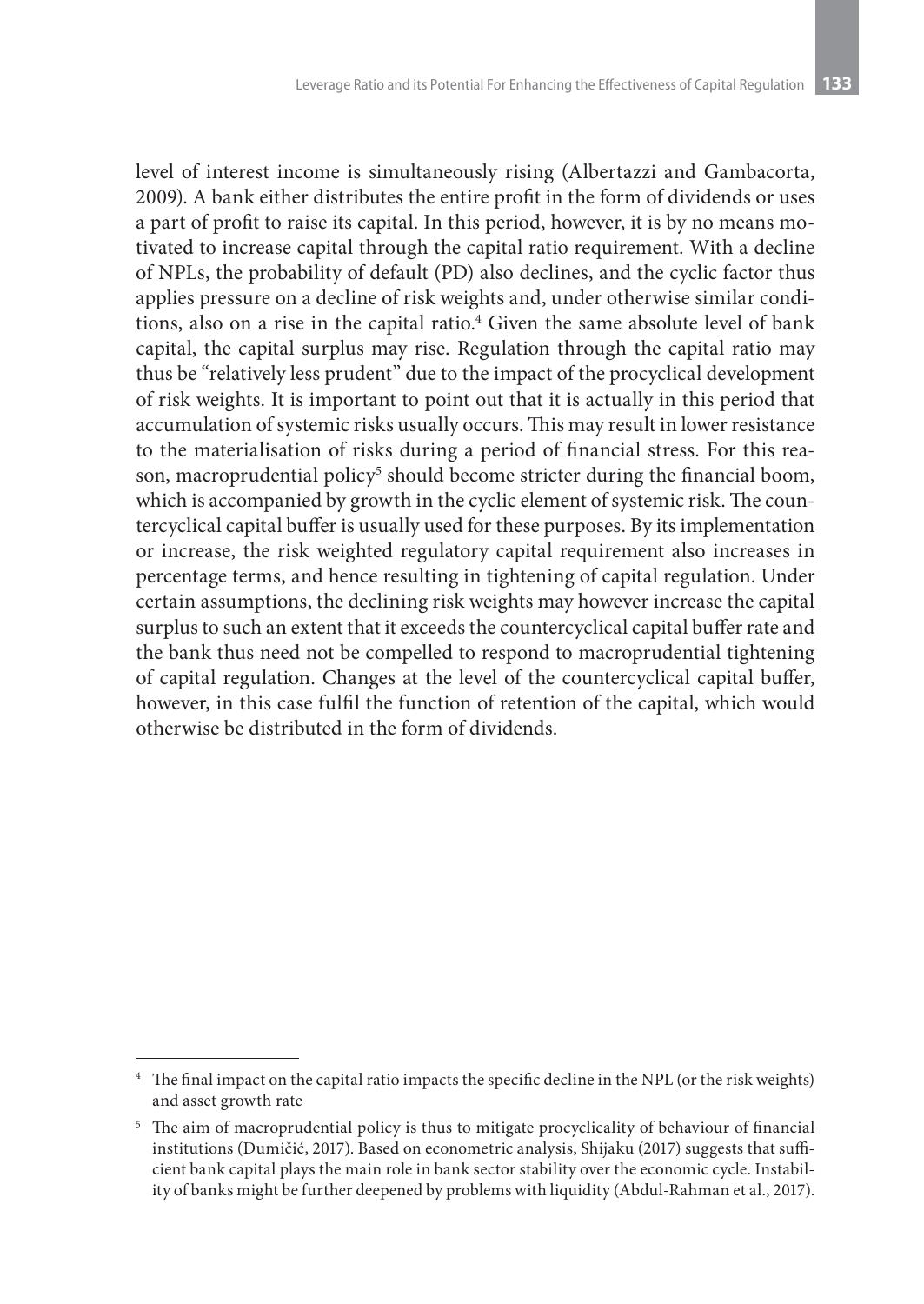



Source: Compiled by authors

Financial boom is generally associated with growth of total exposures, i.e. the denominators of the leverage ratio. For this reason, the leverage ratio level should rather decline due to the impact of the cyclic factors. The requirement for a minimal leverage ratio could thus lead to the fact that banks are likely to increase the absolute capital volume during the financial boom.

Some voices recommend the introduction of the macroprudential character of the leverage ratio (see ESRB, 2015). In the event that a bank is restricted by the microprudential leverage ratio and its CARW<sup>6</sup> remains above the level of the average risk weight even after increase of the CCyB, then an increase in the rate practically has no impact on the bank (for details, see Pfeifer et al., 2017). Table 1 illustrates an example where even an increase in CCyB from 0 % to 2.5% need not practically impact the bank's capital requirement. At the same time, it illustrates the impact that this increase would have in case of activation of the macropru-

<sup>6</sup> The CARW is the average risk weight at which the bank is equally constrained by the capital and leverage ratio, or at which the bank must maintain the same capital requirement to comply with both tools (see Pfeifer et al. 2017).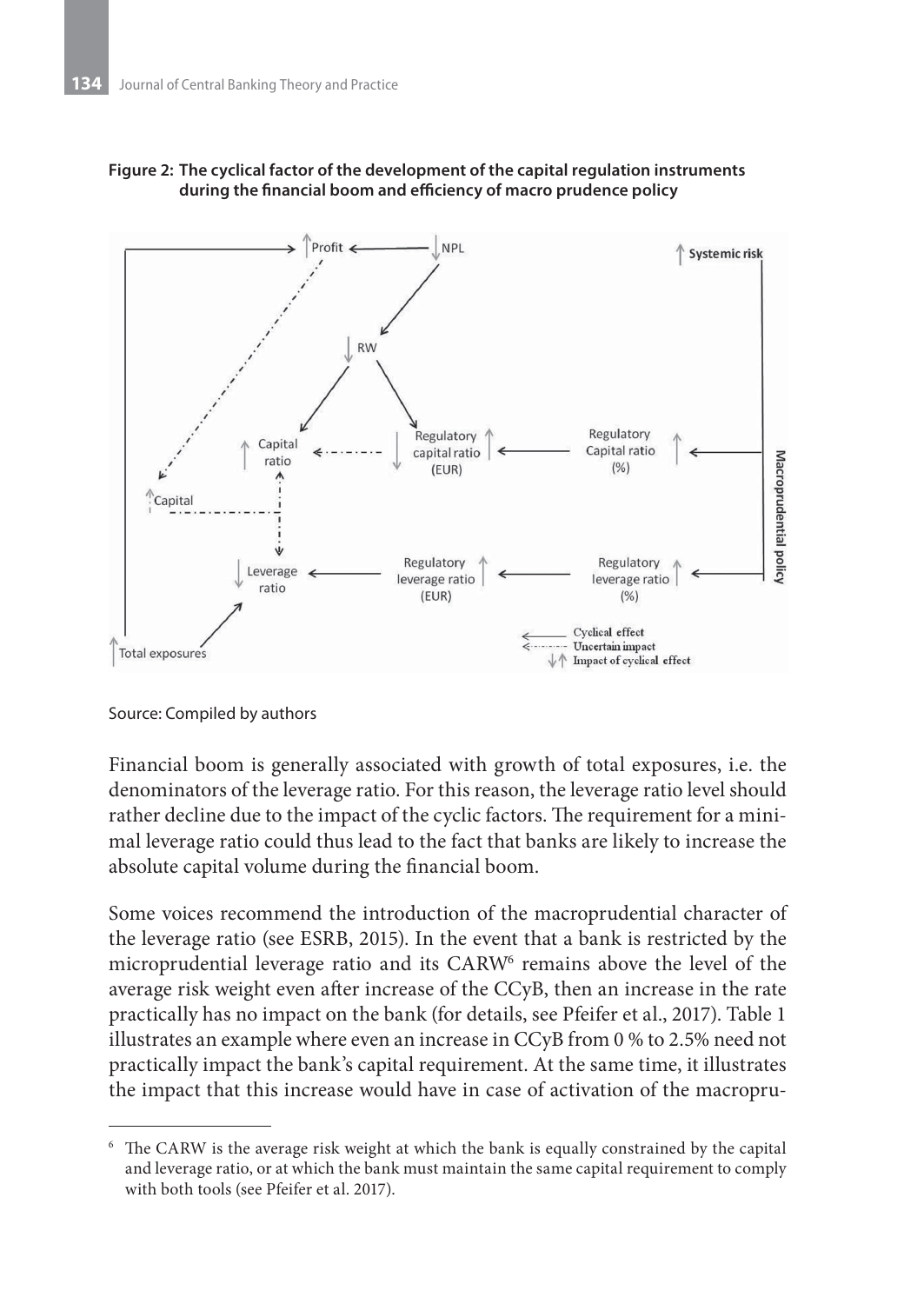dential leverage ratio. While upon application of only the microprudential leverage ratio, the rise in the CCyB in the given case would not lead to an increase in the absolute size of capital, in case of activation of the micro-prudential leverage ratio it would entail the need to raise the capital. This instrument of microprudent policy thus ensures the real increase in capital in a situation of very low or declining risk weights.

|                                      | $\frac{0}{0}$ | C7K  |
|--------------------------------------|---------------|------|
| Minimum capital ratio (MCR)          | 8.5           | 21.3 |
| $MCR + CR$ countercyclical buffer    | 11.0          | 27.5 |
| Microprudential leverage ratio (MLR) | 3.0           | 30.0 |
| $MLR + LR$ countercyclical buffer    | 3.9           | 39.0 |
| Total exposures                      |               | 1000 |
| <b>RWA</b>                           |               | 250  |

#### **Table 1: Efficiency of CCyB in reduction of the leverage ratio**

Source: Compiled by authors

It is suitable to state that the procyclical character of risk weights in the case of banks that apply the IRB approach need not necessarily be manifested in their decline during a financial boom. Besides the cyclic factor, the development of the total risk weights is also impacted by the structural factor, i.e. the changing structure of assets. During a financial boom, banks have more investment opportunities and the ratio of loans to assets grows at the expense of assets with lower risk weights (government bonds, receivables from institutions), whose loans to assets ratio is usually higher during a period of financial stress. Under certain conditions, the asset structure factor can thus lead to an increase in the aggregate risk weights during the financial boom, whereas the cyclic factor leads to the opposite, i.e. to their decline. Both factors are always present, and it subsequently depends on their intensity, which decides whether the total risk weights will decline or increase.7

### **1.2. The cyclical factor of RW development during financial stress**

The quality of the credit portfolio deteriorates during financial stress and the NPL ratio rises; its absolute level rises while the dynamic growth of new loans simultaneously declines. Their volume may also decline. The declining interest income and rising impairment costs reduce the profit. In a case where the profit

 $7$  The article discusses only the impact of the cyclic factor.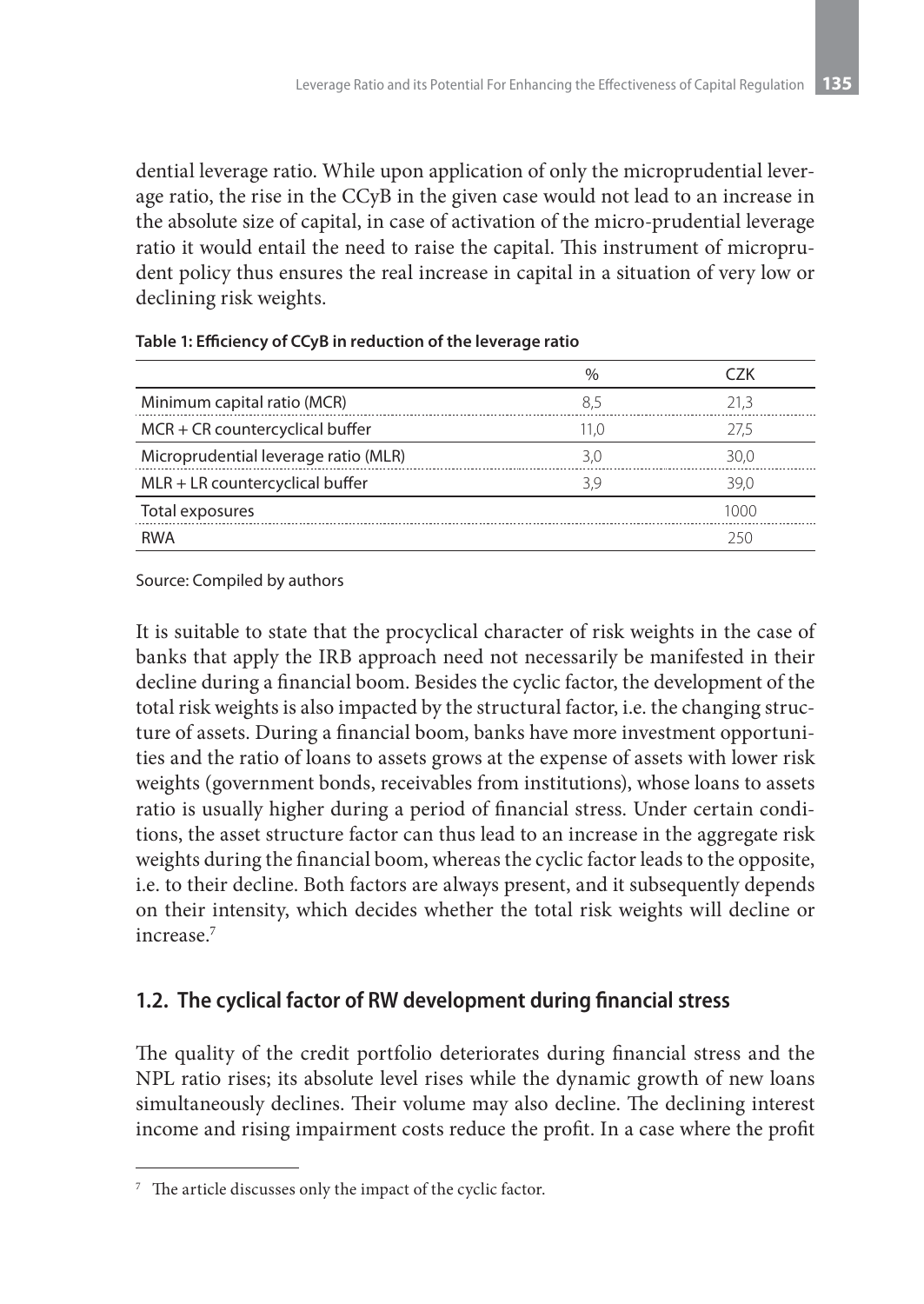after-tax drops below zero, a bank must use capital to absorb credit losses. NPL growth increases PD and in the case of the IRB banks it results in growth of risk weights (see diagram 2).<sup>8</sup>

During a period of financial stress, the cyclic factor increases the denominator of the capital ratio and thus reduces the capital ratio of the bank. The capital requirement in money terms increases with growth in risk weighted assets and any capital surplus thus declines while the capital level remains unchanged. Thus under certain conditions, the cyclic development of risk weights may cause the "tightening of capital regulation" during a period of materialisation of credit risk. If risk weights substantially increase due to deterioration of the quality of assets, banks with a small capital surplus ratio above the regulatory requirement may have a problem with top-up of capital. It is also for this reason that the macroprudential authority has the power to lower the CCyB up to zero immediately.





Source: Compiled by authors

The structural factor just like during the financial boom period acts on the contrary; it increases the ratio of lower risk assets and the total risk weight thus declines.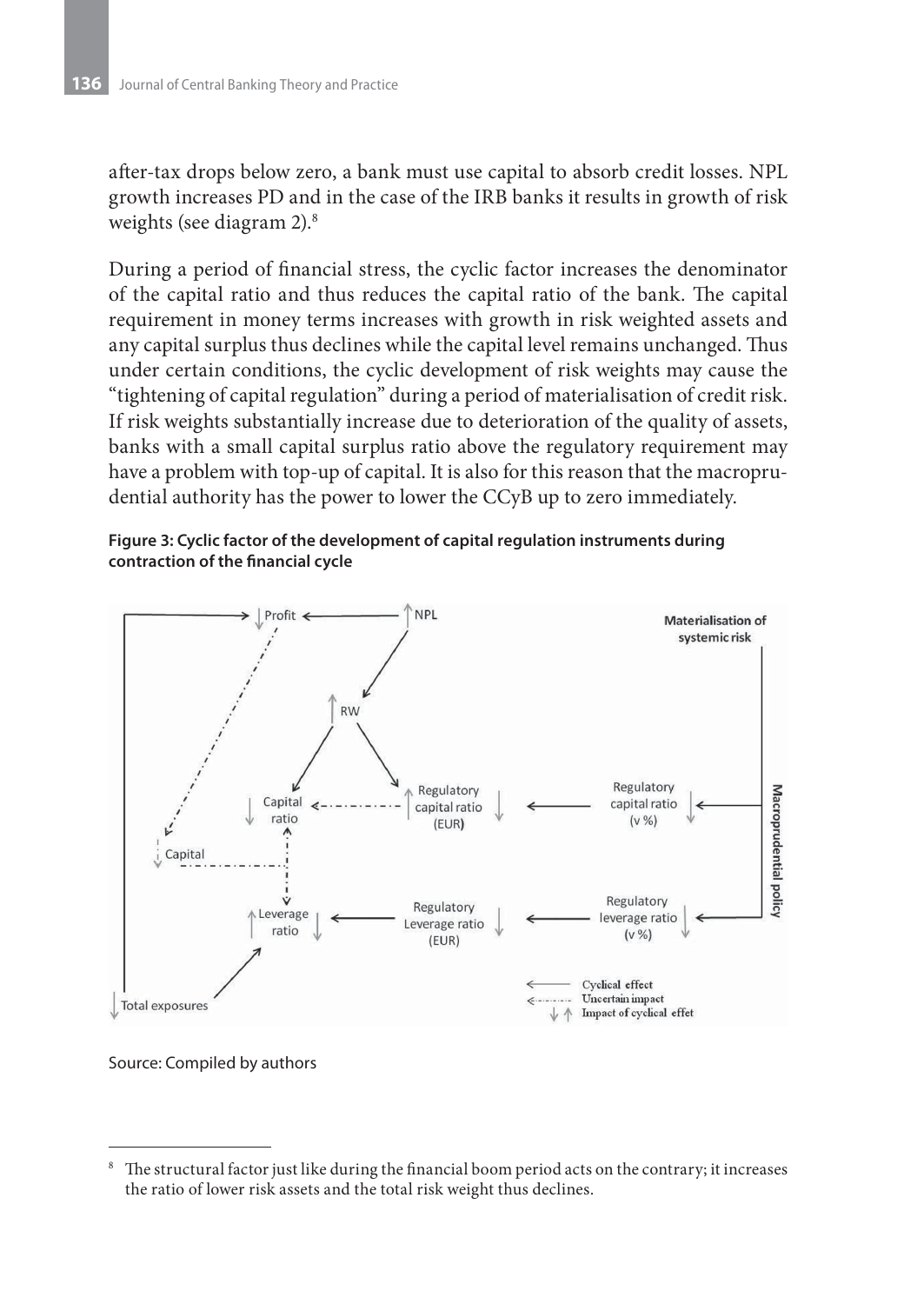The leverage ratio does not drop during the period of financial stress because stagnation or even decline of assets usually occurs in this phase. Capital regulation thus does not tighten further, on the contrary, any decline in the exposures leads to a rise in the leverage ratio. If the CCyB would be tied to the macroprudential leverage ratio, dissolution of this reserve would also result in a decline of the leverage ratio requirement, and hence lead to a rise in its surplus<sup>9</sup>. Therefore, leverage ratio is a tight constraint during a boom and a soft constraint in a bust (Gambacorta and Sudipto, 2016).

# **2. Empirical part**

First, the model of the capital ratio response to cyclical factors was estimated. The model of the capital ratio reaction with the level constant α capturing the specific fixed or random effect of individual influences, the delayed value of the capital ratio and the vector of the other variables X affecting the capital ratio has the form:

\n*Capital ratio*<sub>*i,t*</sub> = 
$$
\alpha_i + \beta
$$
 *Capital ratio*<sub>*i,t-1*</sub> +  $\gamma X_{i,t} + \varepsilon_{i,t}$  *i=1, ..., T, i=1, ..., N*\n

The capital ratio is equity on risk-weighted assets. To remove the autocorrelation of residuals, the delayed value of the response variable was included into the model. Among explanatory variables are the leverage ratio as the ratio of Tier 1 capital to total exposures,<sup>10</sup> the ratio of non-performing loans to total loans, the return on assets, and the ratio of risk-weighted assets to total assets. In all cases, aggregate indicators of the entire banking sector in a particular country are used.

Data are downloaded from the Financial Soudness Indicators database of the International Monetary Fund for 14 countries with the longest time series. Data are available with a quarterly periodicity most frequently starting from 2007 (by country) until the end of 2015. Countries are divided into groups according to generally below-average and above-average values of each of monitored variables, see Table 2. List of examined countries consist of Portugal (PT), Greece (GR), Australia (AU), Cyprus (CY), Poland (PL), Canada (CA), Malta (MT), Netherlands (NL), Czech Republic (CZ), Lithuania (LT), Singapore (SG), Turkey (TR), Croatia (HR) and Estonia (EE).

<sup>9</sup> Difference between the leverage ratio and regulatory requirement.

<sup>&</sup>lt;sup>10</sup> Given the unavailability of Basel Committee methodology (2010) data, we replaced total exposures with total assets in the denominator and abstract from the off-balance sheet.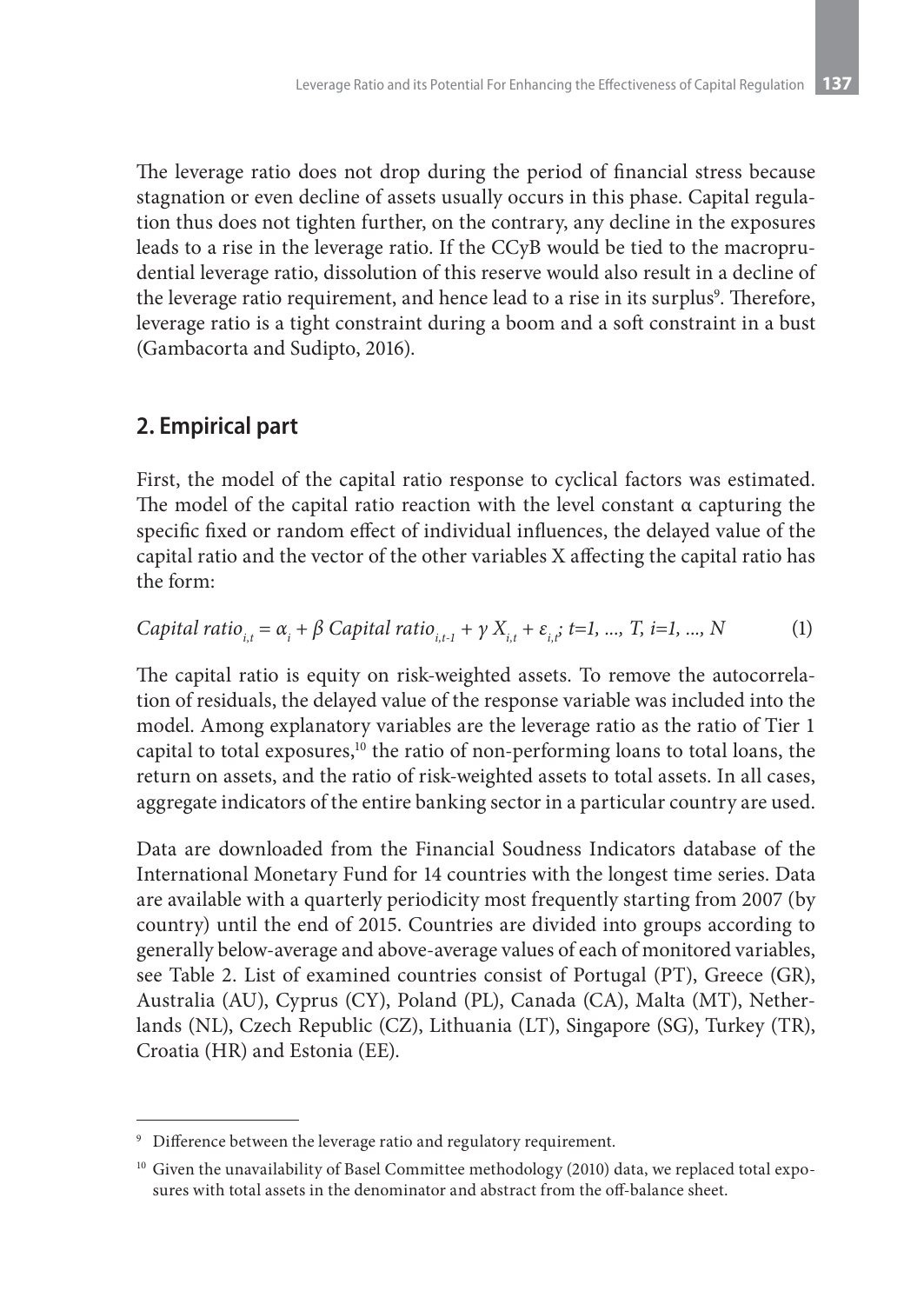| Order | Capital ratio |       | Leverage ratio  |       | Non-perform-<br>ing loans / total<br>loans |       | Return on<br>assets |         | Risk weighted<br>assets / total<br>assets |       |
|-------|---------------|-------|-----------------|-------|--------------------------------------------|-------|---------------------|---------|-------------------------------------------|-------|
|       | Country       |       | Value : Country |       | Value Country                              | Value | Country             |         | Value Country Value                       |       |
| 1.    | pt            | 11,41 | nl              | 4,52  | ca                                         | 0,81  | qr                  | $-0,40$ | nl                                        | 34,69 |
| 2.    | gr            | 11,90 | ca              | 4,65  | sg                                         | 1,19  | cy                  | $-0,30$ | ca                                        | 38,22 |
| 3.    | au            | 12,04 | au              | 6,10  | au                                         | 1,68  | pt                  | 0,02    | ee                                        | 45,67 |
| 4.    | cy            | 12,70 | <b>CZ</b>       | 6,76  | nl                                         | 2,81  | nl                  | 0,33    | au                                        | 46,97 |
| 5.    | pl            | 14,12 | pt              | 6,77  | tr                                         | 3,22  | It                  | 0,55    | CZ.                                       | 47,15 |
| 6.    | ca            | 14,39 | gr              | 6,95  | ee                                         | 3,27  | hr                  | 0,92    | mt                                        | 52,39 |
| 7.    | mt            | 15,10 | cy              | 7,20  | рI                                         | 4,61  | ca                  | 1,02    | cy                                        | 57,18 |
| 8.    | nl            | 15,15 | mt              | 7,32  | <b>CZ</b>                                  | 5,11  | pl                  | 1,08    | pt                                        | 59,95 |
| 9.    | <b>CZ</b>     | 15,39 | pl              | 8,57  | mt                                         | 7,59  | au                  | 1,14    | sq                                        | 61,09 |
| 10.   | It            | 16,57 | sq              | 8,60  | pt                                         | 8,91  | <b>CZ</b>           | 1,30    | qr                                        | 61,73 |
| 11.   | sq            | 16,59 | ee              | 9,82  | hr                                         | 12,52 | mt                  | 1,31    | pl                                        | 66,35 |
| 12.   | tr            | 17,22 | It              | 10,70 | It                                         | 15,22 | sg                  | 1,34    | It                                        | 67,24 |
| 13.   | hr            | 19,56 | tr              | 11,75 | cy                                         | 19,52 | ee                  | 1,55    | hr                                        | 70,55 |
| 14.   | ee            | 23,40 | hr              | 13,81 | qr                                         | 20,29 | tr                  | 2,45    | tr                                        | 82,43 |

**Table 2: Classification countries into groups according to the values of individual financial indicators (in %)**

Source: International Monetary Fund

All indicators for each group of banks were differentiated by a simple difference from the previous quarter in percentage points to ensure time series stationarity. All series are sesionally adjusted. Stationary variability tests for input variables are shown in Table 3. The presence of the unit root has not been proved for any of variables.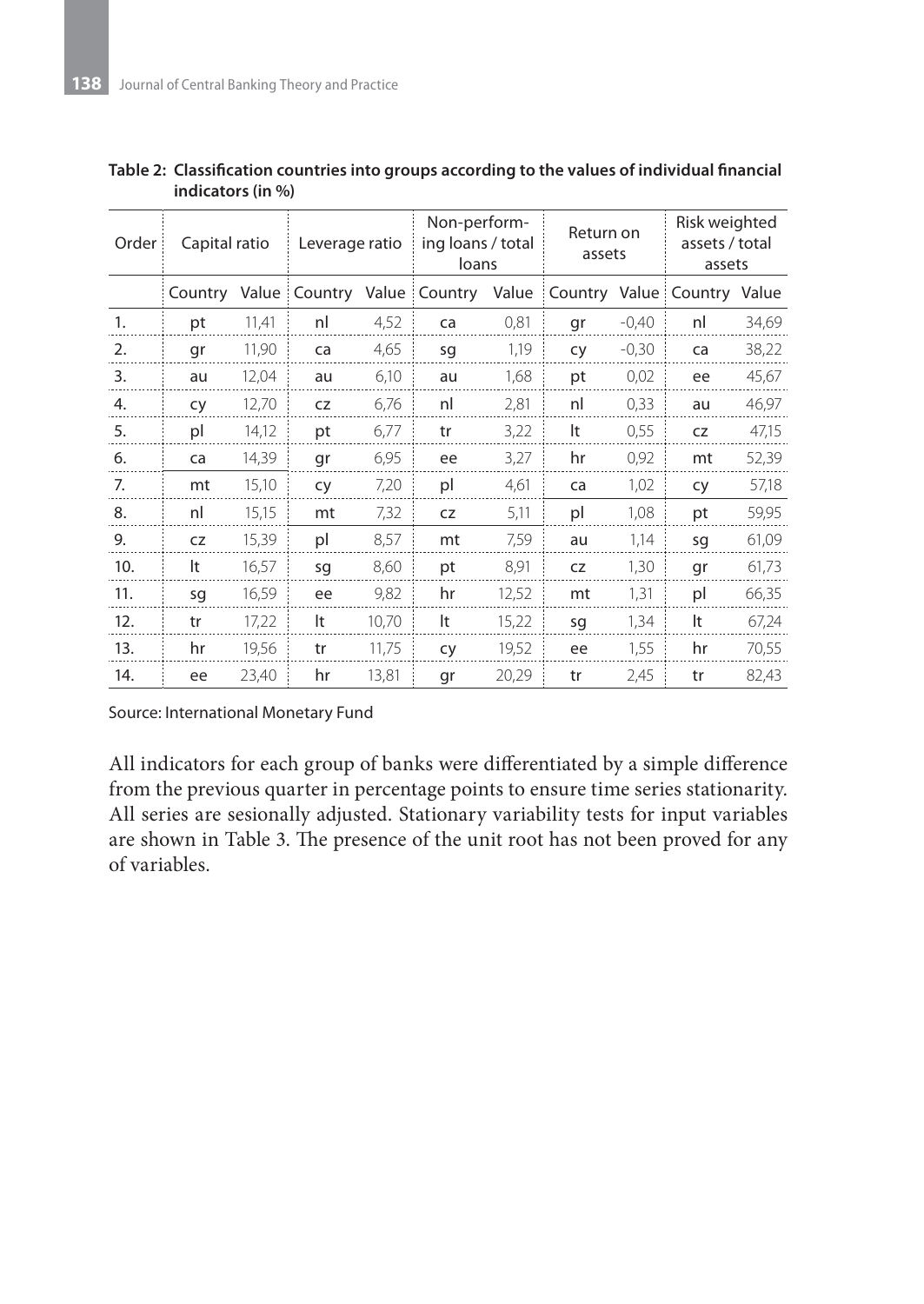| Group of countries by:/<br>Variable |      | Capital<br>ratio | Leverage<br>ratio | Non-<br>performing<br>loans / total<br>loans | Quick liquid<br>assets/<br>current<br>liabilities | Return on<br>assets | <b>Risk</b><br>weighted<br>assets / total<br>assets |
|-------------------------------------|------|------------------|-------------------|----------------------------------------------|---------------------------------------------------|---------------------|-----------------------------------------------------|
|                                     | High | 24,6598*         | 31,9256**         | 51,7354***                                   | 35,3117***                                        | 32.2235***          | 35,3117***                                          |
| Capital ratio                       | Low  | 38,7301***       | 32.2692***        | 27.6899***                                   | 47,1383***                                        | 19,6399*            | 21,5574**                                           |
|                                     | High | 22.5795**        | 25.4750**         | 27,2867***                                   | 24,9609**                                         | 23,1772**           | 27,3802***                                          |
| Leverage ratio                      | Low  | 24.1244*         | 44.4295***        | 43,3788***                                   | 41,6675***                                        | 32,1579***          | 27,3645**                                           |
| Non-performing loans/               | High | 38.5086***       | 19,5812*          | 26.8663***                                   | 26,4386***                                        | 32,4113***          | 32,1698***                                          |
| total loans                         | Low  | 25,5925*         | 44.6135***        | 41,6307***                                   | 38,2758***                                        | 38,4720***          | 32,1018***                                          |
| Return on assets                    | High | 24,4330**        | 39,4496***        | 25,0476**                                    | 31,9006***                                        | 36,6478***          | 29,7931***                                          |
|                                     | Low  | 40.7006***       | 24.7451**         | 43,4494***                                   | 32,8137***                                        | 37.3290***          | 37.5655***                                          |
| Risk weighted assets /              | High | 29,5640***       | 35.8704***        | 29.9221***                                   | 32.1832***                                        | 23.4236***          | 31.3158***                                          |
| total assets                        | Low  | 35.1695***       | 28.3243**         | 38,5749***                                   | 32,5312***                                        | 28.4398**           | 34,5391***                                          |

#### **Table 3: Fischer unit root ADF test**

Notes: Fischer ADF is augmented Fischer Dickey-Fuller statistic used for panel data under the null of unit root. \*, \*\*, \*\*\* denote rejection of the null at 10%, 5% and 1% level of significance, respectively.

The regression model of panel data is applied using the generalized least squares method, taking into account the individual effects within the model. In order to choose between the use of fixed or random effects, the Hausman test under the null hypothesis on the non-correlation of individual influences with each of the explanatory variables was used. Rejection of the null hypothesis suggests inconsistency of random effects, while fixed effects are consistent. Rejection of the null suggests the consistency of random and fixed estimators, so results may not vary significantly. In this case, however, it is preferable to use a random effect model that provides more complete and effective information.

The model estimates in Table 4 show that the increase in asset profitability has a negative impact on the capital ratio in countries with above-average values of the monitored variables and a slightly positive impact on low leverage countries. This can be explained by the fact that the banking sectors with a high capital surplus do not need to raise capital through a profit, which is prefered to divide into dividends. It can be assumed that the dividend payment incentive instead of equity increase was evident during the expansion of the financial cycle prior to 2008. This is one of the reasons for introduction of macro-prudential policy that increases the capital requirement through a countercyclical capital buffer during the economic boom period. And thus banks with insufficient capital surplus have to use part of the profit to raise capital.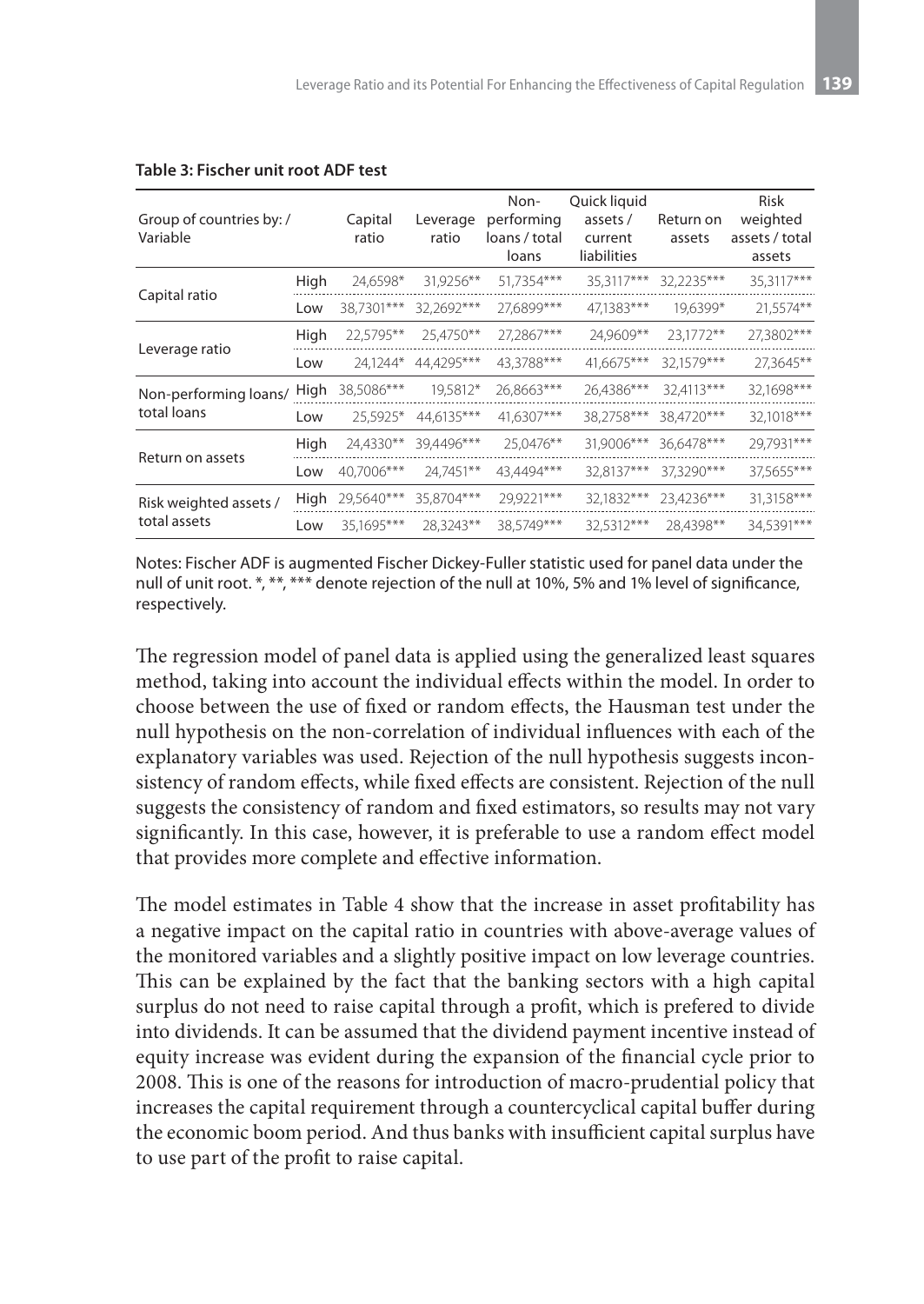Banking sectors with sufficient capital surplus do not need to raise capital further and therefore the development of their capital ratio is influenced especially by the changing risk weights of the loan portfolio. Rising risk weights implicitly reduce the capital ratio in sufficiently capitalized banking sectors. The significant impact of the risk weights on the capital ratio is for the same reason also evident for the banking sectors showing further signs of stability, such as a low portion of loans in default, a low level of risk weights and a high level of return on assets. By contrast, lower-capital banking sectors had to raise the level of capital during the contraction of the financial cycle and therefore the impact of the increase in risk weights was not so significant.

In the case of banking sectors with a high level of risk weights and a share of nonperforming loans, growth of risk weights leads to an increase in the capital ratio. Because of their instability, banks are forced to raise capital faster than the level of risk increases. The leverage ratio has always had a positive effect on the capital ratio with respect to the same numerator.

Increase of fast liquid assets influences the growth of the capital ratio highly positively for banking sectors with low capital adequacy and high profitability. This can be explained by the fact that the contraction phase of the financial cycle prevailed over the period which, due to deteriorating asset quality, pushed for a drop in the capital ratio. Thus banks limited their lending activity and allocated a portion of their resources to less risky assets. That led to risk weights decline, which had a positive impact on the capital ratio. This was used by less capital-equipped banks, which needed to increase the capital ratio. Increasing the capital ratio by changing the structure of assets toward lower risk exposures could be afforded rather by banks with higher profitability as this is associated with a fall in profit, which confirm the model estimates in Table 4.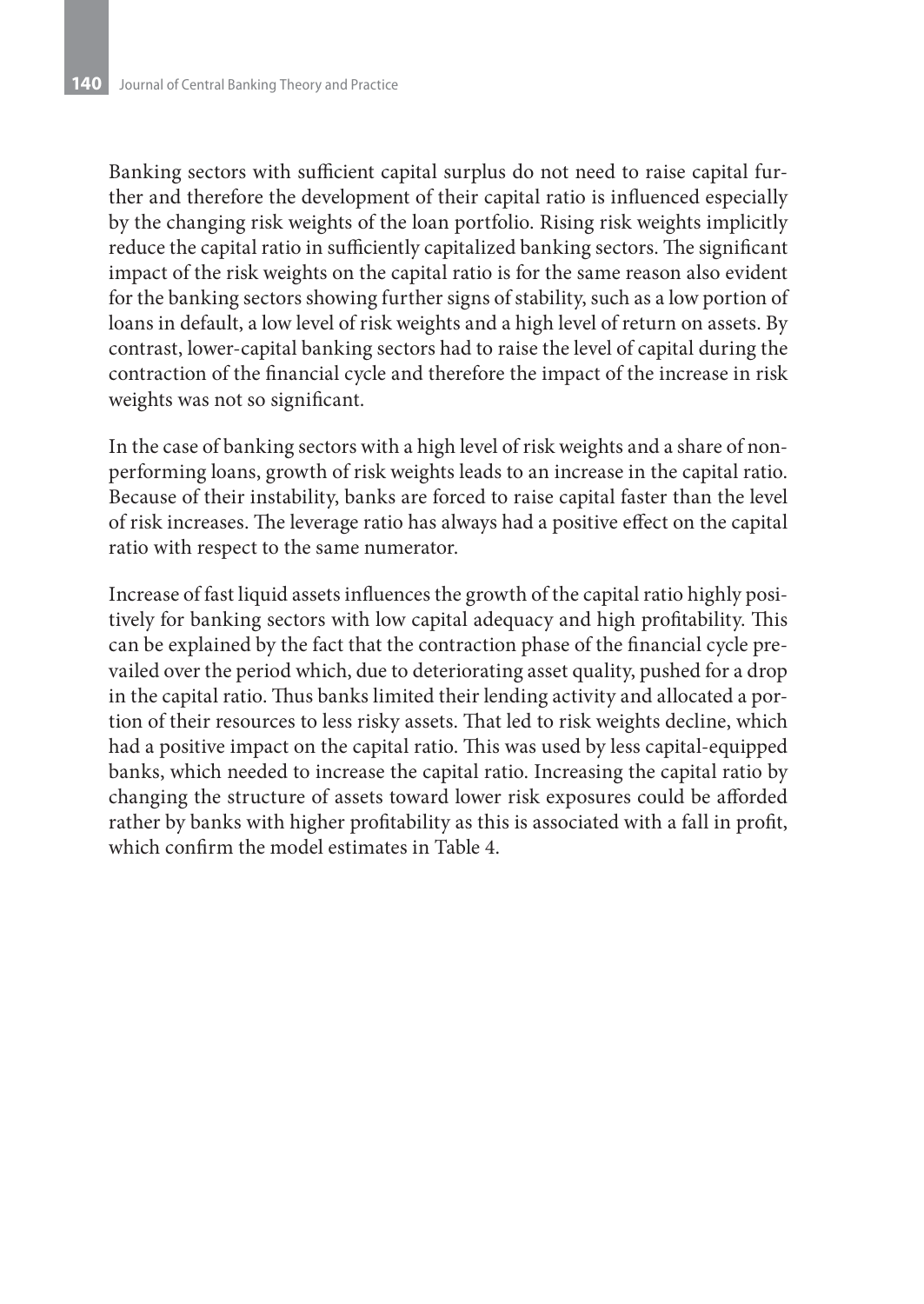| Dependent variable: Capital ratio |               |                        |                 |                |                                       |                        |                         |                        |                                       |              |
|-----------------------------------|---------------|------------------------|-----------------|----------------|---------------------------------------|------------------------|-------------------------|------------------------|---------------------------------------|--------------|
| Banks sorted by:                  | Capital ratio |                        | Leverage ratio  |                | Non-performing<br>loans / total loans |                        | Return on<br>assets     |                        | Risk-weighted<br>lassets/total assets |              |
| Individual effects                | High          | Low                    | High            | Low            | High                                  | Low                    | High                    | Low                    | High                                  | Low          |
|                                   | random        | fixed                  | fixed           | fixed          | fixed                                 | random                 | random                  | fixed                  | fixed                                 | random       |
| Non-performing                    | 0.064         | $-0,001$               | 0,097           | 0,001          | 0,039                                 | $-0,046$               | $-0,103$                | 0,040                  | 0.100                                 | 0,007        |
| loans/total loans                 | [0,049]       | [0,020]                | [0,063]         | [0,026]        | $[0,023]$ <sup>*</sup>                | [0, 173]               | [0, 187]                | $[0,022]$ <sup>*</sup> | $[0,037]$ **                          | [0,034]      |
| Quick liquid                      | $-0.006$      | 0.026                  | 0.006           | 0,017          | 0.000                                 | 0,016                  | 0.061                   | $-0,001$               | $-0,008$                              | 0,047        |
| assets/current<br>liabilities     | [0.012]       | $[0.009]^{**}$         | [0.041]         | $[0.007]$ **   | [0.011]                               | [0.015]                | $[0,028]$ <sup>*</sup>  | [0.009]                | [0,008]                               | [0.016]      |
|                                   | $-0.690$      | 0.094                  | $-0.691$        | 0.126          | 0,021                                 | $-0,888$               | $-0,930$                | 0,027                  | 0,007                                 | $-0,756$     |
| Return on assets                  | $[0,108]$ *** | [0,063]                | $[0,138]^{***}$ | $[0,069]$ *    | [0,073]                               | $[0,147]$ **           | $[0,016]$ ***           | [0,069]                | [0,063]                               | $[0,143]$ ** |
| Risk-weighted                     | $-0,203$      | $-0,011$               | $-0,225$        | $-0,037$       | 0,001                                 | $-0,110$               | $-0,098$                | $-0,005$               | 0,008                                 | $-0,095$     |
| assets/total assets               | $[0,024]$ **  | [0,012]                | $[0,035]$ **    | $[0,015]^{**}$ | [0,016]                               | $[0,021]$ <sup>*</sup> | $[0,023]$ **            | [0,015]                | [0,013]                               | $[0,023]$ ** |
| Leverage ratio                    | 1,182         | 1,434                  | 1,182           | 1,314          | 1,194                                 | 1,199                  | 1,219                   | 1,210                  | 1,170                                 | 1,729        |
|                                   | $[0,160]$ *** | $[0,105]$ <sup>*</sup> | $[0,217]$ ***   | $[0,108]^{**}$ | [0,125]                               | $[0,213]$ <sup>*</sup> | $[0, 225]$ <sup>*</sup> | $[0,118]$ <sup>*</sup> | [0,107]                               | $[0,175]$ ** |
| Capital ratio (-1)                | 0,521         | 0,150                  | 0,512           | 0,215          | 0,271                                 | 0,567                  | 0,559                   | 0,283                  | 0,287                                 | 0,531        |
|                                   | $[0,045]$ *** | $[0,045]$ *            | $[0.055]^{***}$ | $[0,051]$ **   | $[0,052]$ ***                         | $[0,048]$ *            | $[0,051]$ ***           | $[0,049]$ *            | $[0,043]$ **                          | $[0,053]$ ** |
| Contries                          | 8             | 6                      | 6               | 8              | 6                                     | 8                      | 7                       | 7                      | 7                                     | 7            |
| Observations                      | 192           | 144                    | 140             | 187            | 144                                   | 192                    | 168                     | 168                    | 168                                   | 168          |
| Adj, R-squared                    | $0.72***$     | $0,84***$              | $0,70***$       | $0,70***$      | $0,78***$                             | $0,67***$              | $0,68***$               | $0,76***$              | $0,80***$                             | $0,68***$    |
| D-W stat                          | 1,62          | 1,83                   | 1,62            | 1,79           | 1,53                                  | 1,75                   | 1,74                    | 1,49                   | 1,99                                  | 1,80         |
| Hausman test                      | 9,49          | n/a                    | n/a             | 11,90          | n/a                                   | 3,36                   | 2,29                    | $11,89**$              | 16,17"                                | 5,68         |

**Table 4: Determinants of capital ratio in the groups of countries**

Notes: Values in the brackets show Standard Error of Mean, which measure the dispersion of the arithmetic mean of the file. \*, \*\*, \*\*\* denote rejection of the null of zero coefficients at 10 %, 5 % and 1 % level of significance, respectively.

Equivalent to the previous outcomes, the model of the leverage ratio response to the cyclic factors was estimated. The model of the leverage ratio response with the level constant α, capturing the specific fixed or random effect of individual influences, the delayed leverage ratio and the vector of other variables X affecting the leverage ratio, has the form:

Laverage ratio<sub>*i,t*</sub> = α<sub>*i*</sub> + β Laverage ratio<sub>*i,t-1*</sub> + γ 
$$
X_{i,t}
$$
 + ε<sub>*i,t*</sub> *i* = 1, ..., T, *i* = 1, ..., N (2)

To remove the autocorrelation of residuals, the delayed value of the explanatory variable was included into the model. Other explanatory variables included the capital, the ratio of non-performing loans to total loans, return on assets, and the risk-weighted assets ratio on total assets, i.e. the same variables as in the capital ratio model.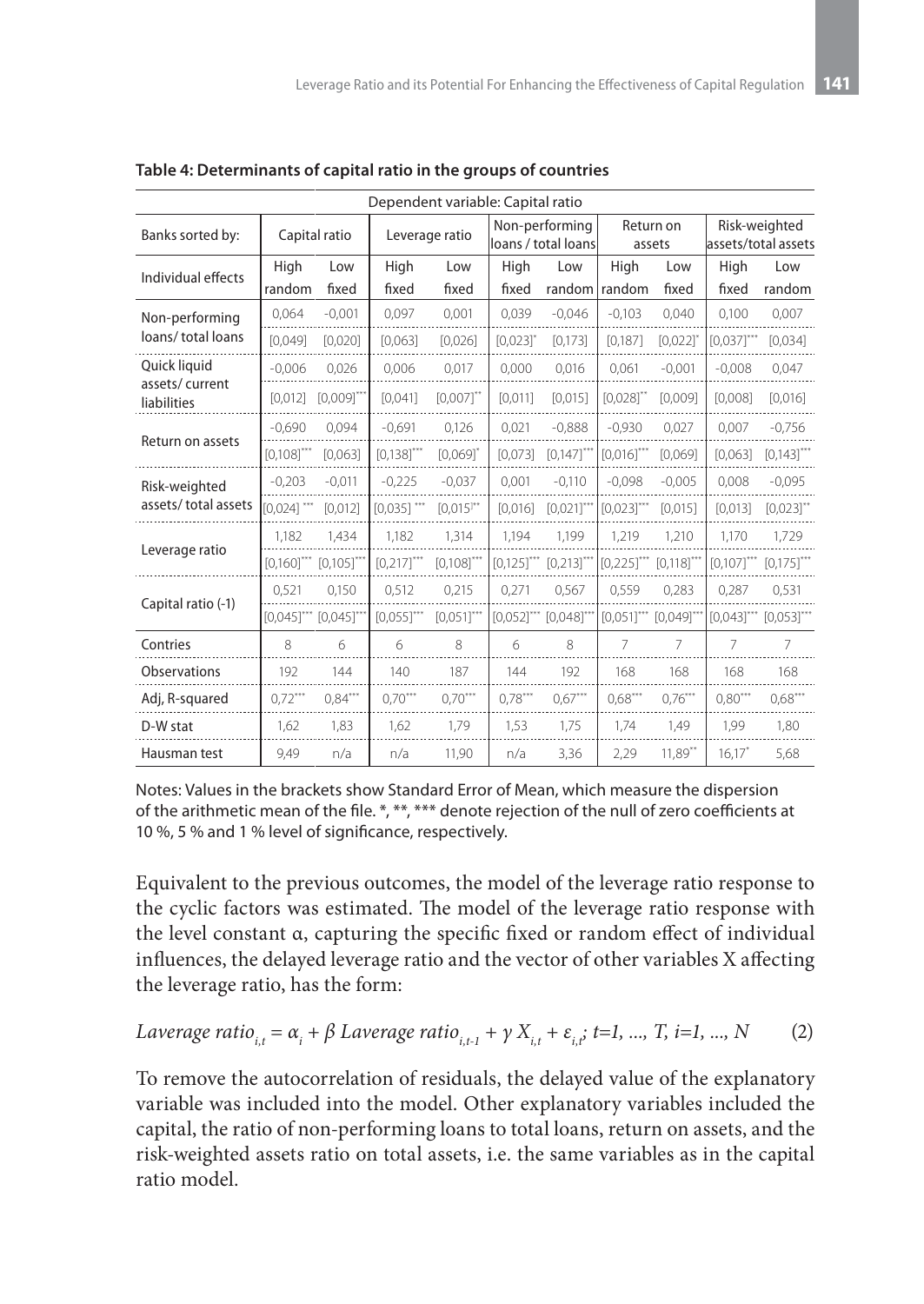Table 4 illustrates the complementary character of the leverage ratio in relation to the capital ratio given by the mostly opposite direction of the individual explanatory variables. The reason is different response of the numerator of both ratios to the development of the financial cycle, as described in Part 1. While the cyclical factor pushes to the decline in risk weights and hence risk-weighted assets during the financial boom period, total exposures respond rather to decrease (Figure 1). During financial stress, it is the opposite (Figure 3). Unlike the capital ratio, the impact of increase in risk weights on the leverage ratio is predominantly positive for unstable banking sectors with low capital, a high share of non-performing loans and low profitability. The low performance banking sectors are forced to raise capital more in the contraction of the financial cycle. On the contrary, in the banking sectors with above-standard values of these indicators, only a small increase in capital in response to the growth of risk weights is in line with the capital ratio responses (Table 3). This results in a more pronounced worsening of the capital ratio and a lower increase or even decrease in the leverage ratio.

The increase in the share of non-performing loans causes the leverage ratio to growth mainly for banking sectors with below-average values of indicators that are forced to refill capital in response to unfavorable development. Growth of asset profitability leads to an increase of leverage ratio in better capital-equipped banking sectors, and to a decline in the case of poorly capital-equipped ones. Capital-strong banks can cover a decline in profitability by equity, while capital-poor banking sectors are forced to refill capital stock. This is related to the conclusions of Albertazzi and Marchetti (2010) who examined that banks with a higher capital surplus were not forced to reduce credit supply substatially in times of financial stress. The high share of credit to assets, together with rising risk margins, increases the profitability of banks and, concurrently, leads to a rise in risk-weighted assets, which implies drop in the capital ratio (Table 4). Banks partly correct this decline by raising capital, resulting in a moderate increase of leverage ratio (Table 5). Banking sectors with a low capital surplus are forced to reduce the proportion of risk assets during financial stress, which is associated with the allocation of a larger amount of capital. Limiting the proportion of risk assets results in a fall in profit, a fall in risk weights, and a rise in the capital ratio. This is also evident from the capital ratio response to the fast liquid assets growth in Table 4.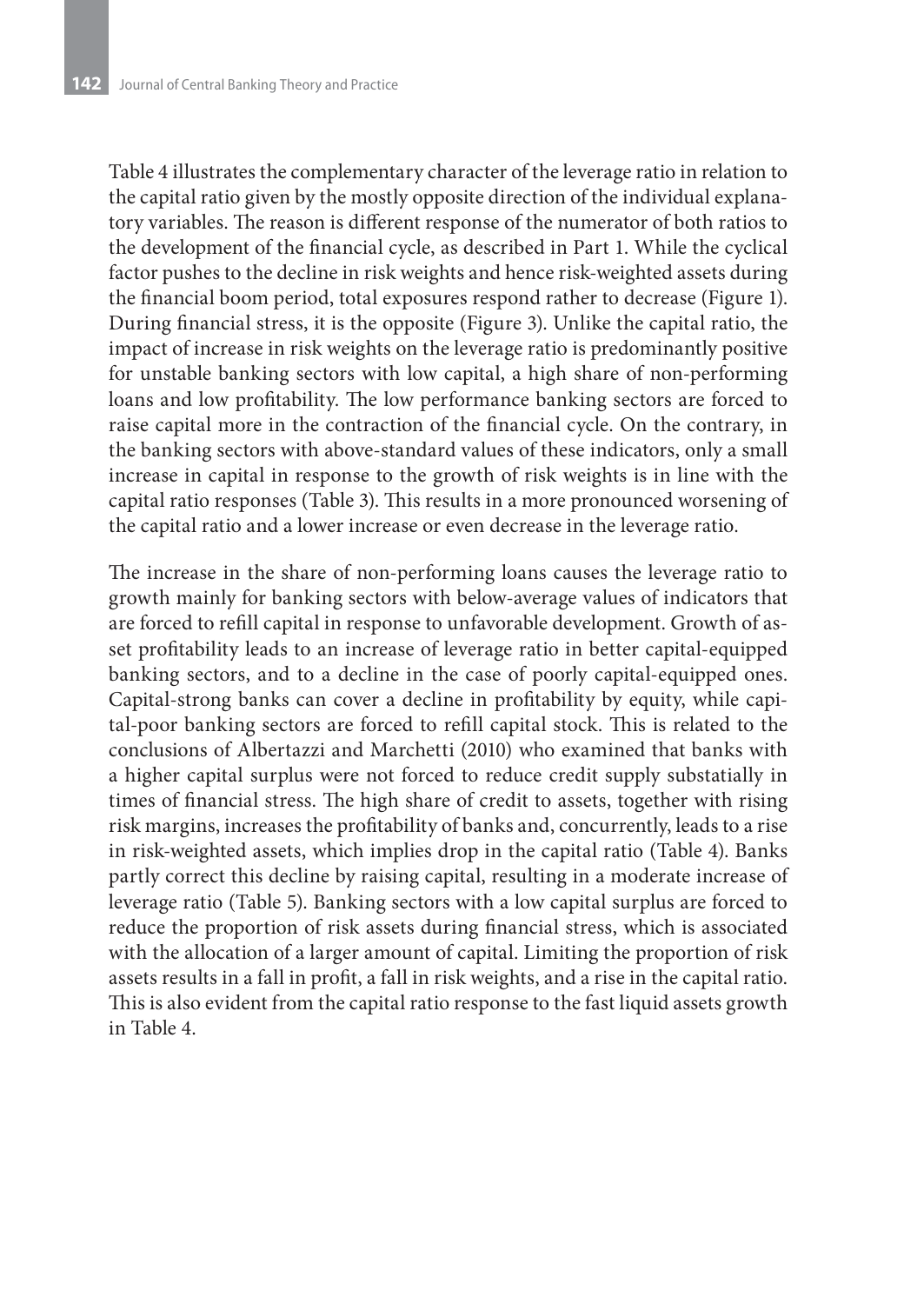| Dependent variable: Leverage ratio |                        |                        |                |             |                                       |                        |                         |                        |                                           |                                |
|------------------------------------|------------------------|------------------------|----------------|-------------|---------------------------------------|------------------------|-------------------------|------------------------|-------------------------------------------|--------------------------------|
| Banks sorted by:                   | Capital ratio          |                        | Leverage ratio |             | Non-performing<br>loans / total loans |                        | Return on assets        |                        | Risk-weighted<br>assets / total<br>assets |                                |
|                                    | High                   | Low                    | High           | Low         | High                                  | Low                    | High                    | Low                    | High                                      | Low                            |
| Individual effects                 | fixed                  | fixed                  | fixed          | random      | fixed                                 | random                 |                         | random random          |                                           | random random                  |
| Non-performing                     | $-0,001$               | 0,032                  | 0,005          | 0,012       | 0,022                                 | 0,028                  | 0,042                   | 0.017                  | $-0.017$                                  | 0,039                          |
| loans / total loans                | [0,014]                | $[0,010]^{***}$        | [0,019]        | [0,009]     | $[0,011]$ <sup>*</sup>                | [0,042]                | [0,044]                 | $[0,009]$ <sup>*</sup> | [0,014]                                   | $[0,011]$ **                   |
| Quick liquid assets                | 0.001                  | $-0.009$               | $-0.001$       | $-0.001$    | 0.004                                 | $-0,005$               | $-0,013$                | 0.003                  | 0.005                                     | $-0,003$                       |
| / current liabilities              | [0,004]                | $[0,005]$ <sup>*</sup> | [0,012]        | [0,003]     | [0,005]                               | [0,004]                | $[0,007]$ *             | [0,003]                | [0,003]                                   | [0,005]                        |
| Return on assets                   | 0,107                  | $-0.055$               | 0,065          | $-0,060$    | $-0,026$                              | $-0,006$               | 0,001                   | $-0,016$               | 0,016                                     | 0,123                          |
|                                    | $[0,033]^{**}$         | $[0,032]$ <sup>*</sup> | [0,043]        | $[0,031]$ * | [0,035]                               | [0,039]                | [0,041]                 | [0,032]                | [0,030]                                   | $[0,049]$ **                   |
| Risk-weighted                      | 0.014                  | 0,039                  | 0.014          | 0,052       | 0,055                                 | $-0,002$               | $-0,003$                | 0,055                  | 0,039                                     | 0,064                          |
| assets / total assets              | $[0,008]$ <sup>*</sup> | $[0,005]^{***}$        | [0,011]        | [0,006]     | $[0,006]^{***}$                       | [0,005]                | [0,006]                 | [0,006]                |                                           | [0,005]*** [0,007]***          |
| Capital ratio                      | 0,056                  | 0.373                  | 0,050          | 0.291       | 0.274                                 | 0.039                  | 0.040                   | 0.276                  | 0.304                                     | 0,148                          |
|                                    | $[0,016]$ ***          | $[0,028]^{**}$         | $[0,019]^{**}$ | [0,024]     | $[0,031]$ ***                         | $[0,014]$ <sup>*</sup> | $[0,015]^{***}$         | [0,025]                | $[0,024]$ ***                             | $[0,017]$ **                   |
|                                    | 0.685                  | 0.140                  | 0.626          | 0,249       | 0.239                                 | 0.617                  | 0.635                   | 0.257                  | 0.249                                     | 0,346                          |
| Leverage ratio (-1)                | $[0,053]^{***}$        | $[0,042]$ **           | $[0,069]$ ***  | [0,043]     | $[0,047]^{***}$ $[0,054]^{*}$         |                        | $[0,057]$ *** $[0,042]$ |                        |                                           | $[0,039]^{***}$ $[0,068]^{**}$ |
| Countries                          | 8                      | 6                      | 6              | 8           | 6                                     | 8                      | 7                       | 7                      | 7                                         | 7                              |
| <b>Observations</b>                | 192                    | 144                    | 140            | 187         | 144                                   | 192                    | 168                     | 168                    | 168                                       | 168                            |
| Adj, R-squared                     | $0,66***$              | $0,88***$              | $0,66***$      | $0,77***$   | $0,84***$                             | $0.54***$              | $0,56***$               | $0,83***$              | $0,83***$                                 | $0.74***$                      |
| D-W stat.                          | 1,63                   | 1,43                   | 1,69           | 1,46        | 1,09                                  | 1,63                   | 1,65                    | 1,05                   | 1,75                                      | 1,39                           |
| Hausman test                       | $10,91*$               | n/a                    | n/a            | 8,98        | n/a                                   | 10,27                  | 9,38                    | 9,43                   | 9,81                                      | 6,82                           |

**Table 5: Determinants of leverage ratio in the groups of countries**

Notes: Values in the brackets show Standard Error of Mean, which measure the dispersion of the arithmetic mean of the file. \*, \*\*, \*\*\* denote rejection of the null of zero coefficients at 10 %, 5 % and 1 % level of significance, respectively.

### **Conclusion**

The Great Recession highlighted the lack of ability of capital ratio to reflect the development of systemic risk in some banking sectors. The follow-up reform efforts, including introduction of macroprudential policy, might have identified and limited weaknesses in capital regulation. With the entry into force of the regulatory reform package (CRR2), a leverage ratio will be introduced. It differs from the capital ratio, in particular by the numerator, where the volume of total exposures is indicated instead of the risk-weighted assets. While risk weights (under the IRB approach) decline during a financial boom due to asset quality improvements (declining NPLs), the volume of exposures tends to grow during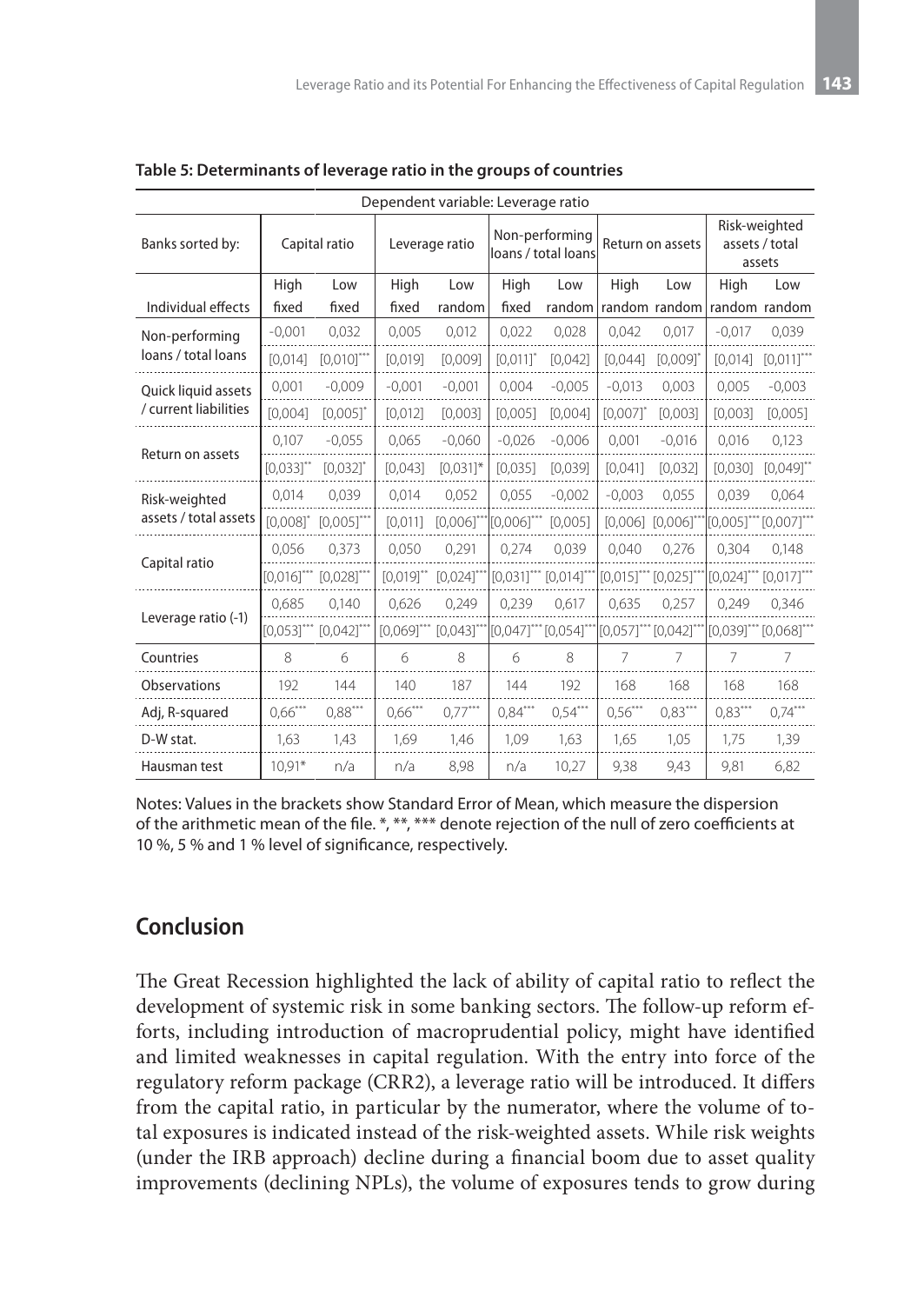this period. The development of the leverage ratio is therefore far less procyclical or even countercyclical.

Fall in risk weights during the financial boom increases the capital ratio and bank can thus hold a relatively lower level of capital to meet the capital requirement. In the period of financial stress, on the contrary, risk weights with rising nonperforming loans grow significantly and the capital ratio decreases. The results of panel regression show that the capital ratio of banking sectors with above-average values of monitored indicators (more stable banking sectors), especially with high capital surplus, is influenced mainly by the development of risk weights: negatively in times of financial stress and vice versa. Banking sectors with lower capital adequacy must offset decline in the capital ratio due to deteriorating asset quality by reducing risk-weighted assets by shifting the exposure structure towards less risky assets. This is often associated with a reduction in credit activity with a negative impact on profit.

The countercyclical capital buffer should limit these negative effects to pressures on the capital ratio during financial stress. Banks will be able to dissolve the capital reserve created during the boom in the period of financial stress and use it to maintain and smooth credit activity. The leverage ratio should reduce the risks associated with the low level of capital due to a significant fall in risk weights and an increase the banks' resilience to less likely but highly correlated losses. The application of the macroprudential leverage ratio would further significantly increase the countercyclicality of capital regulation.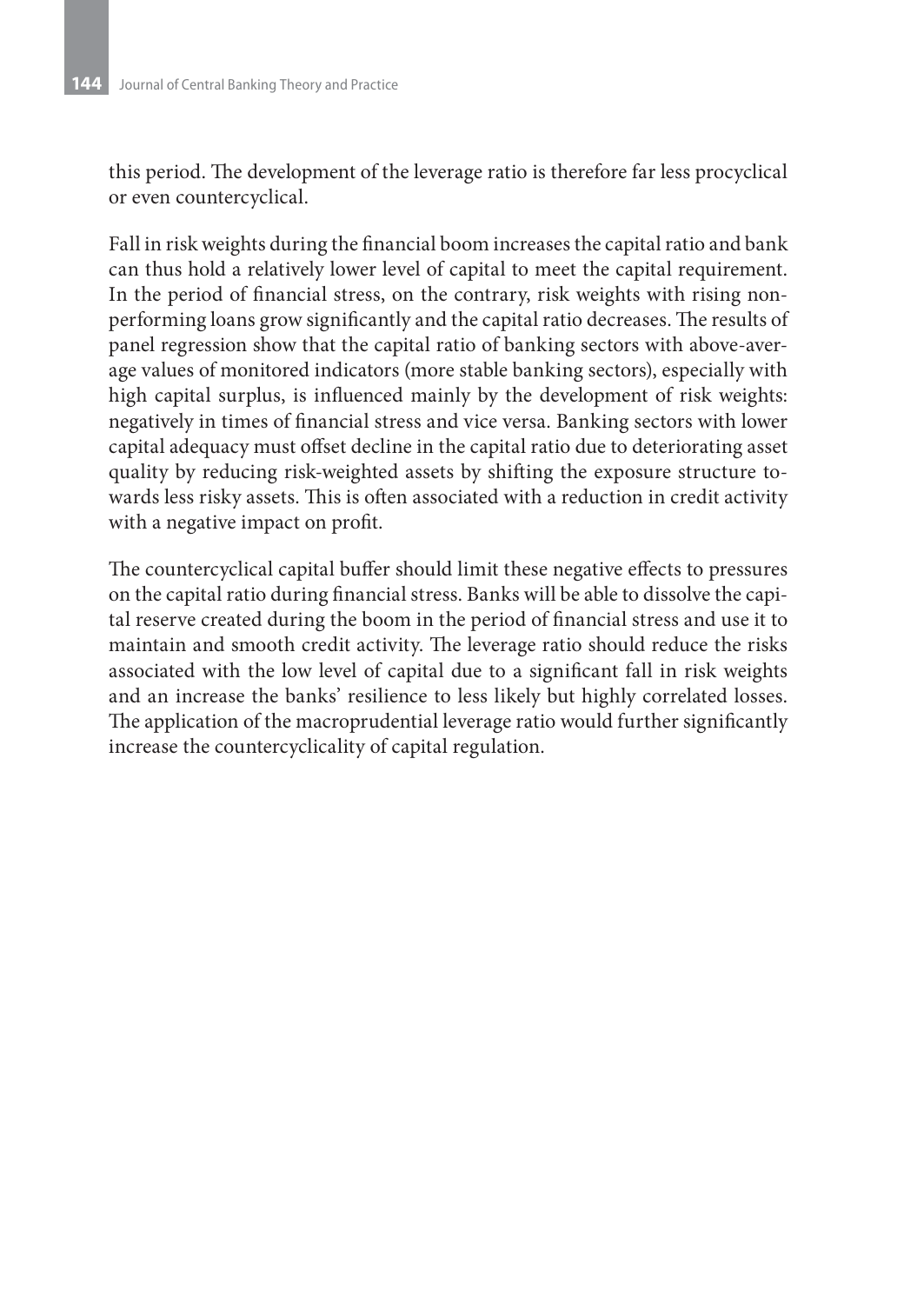# **References**

- 1. Abdul-Rahman, A. Said, N. L. H. and Sulaiman, A. A. (2017) *Financing Structure and Liquidity Risk: Lesson from Malaysian Experience.* Journal of Central Banking Theory and Practice, vol. 6, issue 2, 125-148.
- 2. Aikman, D, Nelson, B. and Tanaka, M. (2014) *Reputation, risk-taking, and macroprudential policy*. Journal of Banking & Finance 50, 428-439.
- 3. Albertazzi, U. and Marchetti, D. J. (2010). *Credit supply, flight to quality and evergreening: an analysis of bank-firm relationships after Lehman*. Temi di discussione (Economic working papers) 756, Bank of Italy, Economic Research and International Relations Area.
- 4. Albertazzi, U. and Gambacorta, L. (2009) *Bank profitability and the business cycle*. Journal of Financial Stability 5.4, 393-409.
- 5. Behn, M. Haselmann, R., and Vig, V. (2016) *The limits of model-based regulation*. ECB Working Paper No. 1928
- 6. Borio, C. (2014) *The financial cycle and macroeconomics: What have we learnt?* Journal of Banking & Finance 45, 182-198.
- 7. Brei, M., and Gambacorta, L. (2016) *Are bank capital ratios pro-cyclical? New evidence and perspectives*. Economic Policy 31.86, 357-403.
- 8. Dumičić, M. (2017) *A Brief Introduction to the World of Macroprudential Policy.* Journal of Central Banking Theory and Practice, vol. 6, issue 1, 87-109.
- 9. European Systemic Risk Board ESRB. (2015) *The ESRB Handbook on Operationalising Macroprudential Policy in the Banking Sector*, Addendum: Macroprudential Leverage Ratios, European Systemic Risk Board, June 2015.
- 10. Ferri, G. and Pesic, V. (2016) Bank regulatory arbitrage via risk weighted assets dispersion. Journal of Financial Stability 33, 331-345.
- 11. Gambacorta, L. and Karmakar, S. (2016) *Leverage and Risk Weighted Capital Requirements*. BIS Working Paper No. 586.
- 12. International Monetary Fund, Financial Soundness Indicators database, 2017. https://www.imf.org/external/np/sta/fsi/eng/fsi.htm
- 13. Jimenez, G. and Saurina, J. (2006) *Credit cycles, credit risk, and prudential regulation*. International Journal of Central Banking, vol. 2(2), 65-98.
- 14. Montes, P. C. Artigas, C. T. Cristófoli, M. E. San Segundo, N. D. (2017) *The impact of the IRB approach on the risk weights of European banks*. Journal of Financial Stability. https://www.sciencedirect.com/science/article/pii/ S1572308916301632
- 15. Pfeifer, L. Holub, L. Pikhart, Z. and Hodula, M. (2017) *Leverage Ratio and its Impact on the Resilience of the Banking Sector and Efficiency of Macroprudential Policy*. Czech Journal of Economics and Finance 67/4, 277-299.